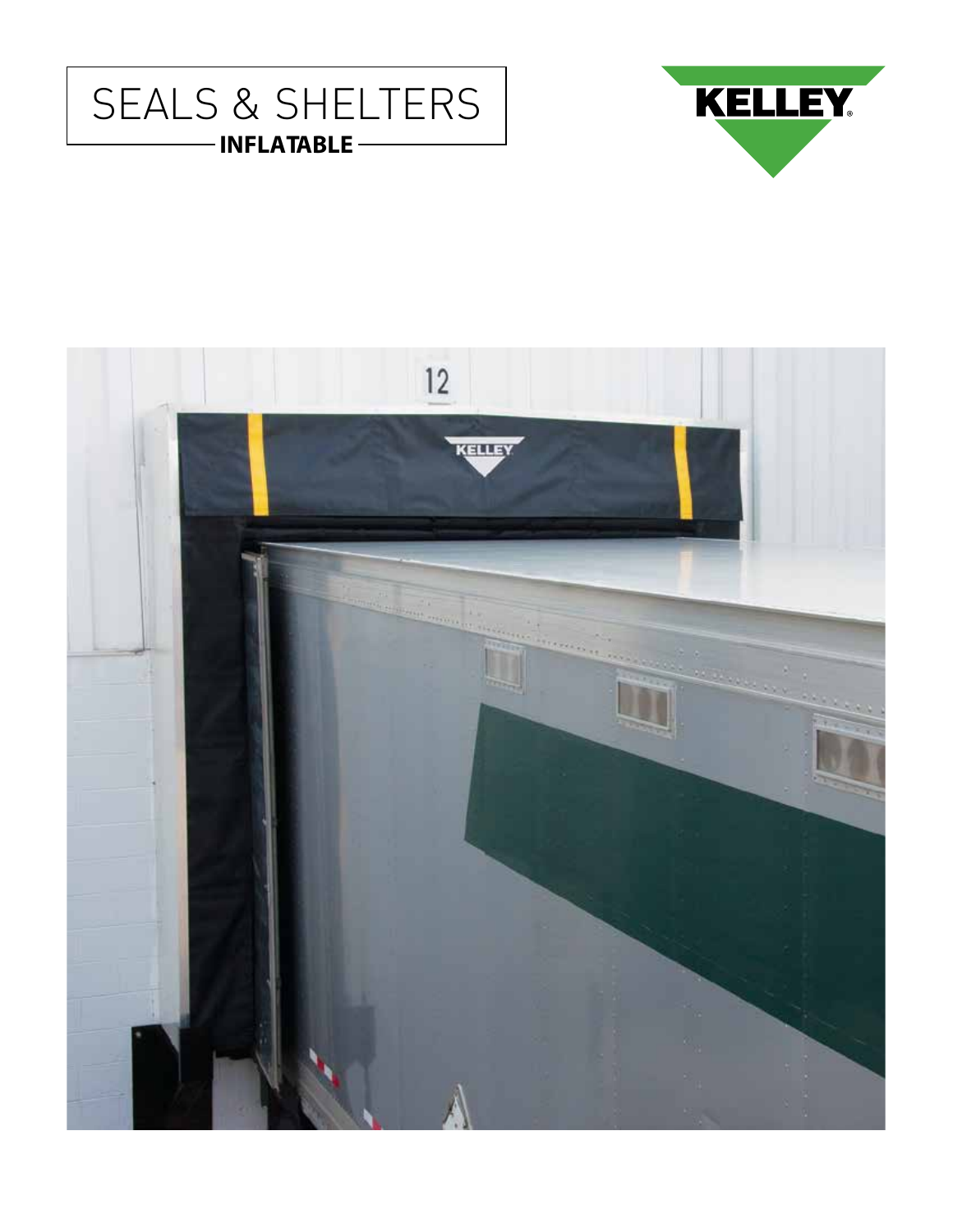## KELLEY KI-300 INFLATABLE DOCK SEAL

The KI-300 effectively insulates and seals standard door size openings. Ideal for climate-controlled loading docks while providing flexibility and convenience.

#### FEATURES:

- Inflated with low-pressure, high-volume blower motor
- Ideal when minimal building wall pressure is desirable
- Wall-mounted blower located above the seal
- Can be interlocked with other dock equipment for improved performance

# THE ULTIMATE ENERGY SEAL

- Variable-height, air-inflated head member adjusts to different trailer heights
- Head member includes torsion-spring retraction system
- Head and side inflated with low-pressure, high-volume blower motor
- Ideal when minimal building wall presssure is desirable

Kelley Inflatable Seals and Shelters provide the ultimate energy seal for climate controlled loading docks. With a wide variety of models to meet your specific needs. Kelley inflatable seals and shelters improve energy efficiency with little or no pressure on your building walls.



## KELLEY KI-350 INFLATABLE DOCK SEAL WITH VARIABLE HEIGHT HEAD MEMBER

Design for taller doorways and loading docks that serve a wide variety of trailer heights. Head member seals across top of trailer.

#### FEATURES:



## KELLEY KI-400 INFLATABLE PERIPHERAL DOCK SHELTER

Designed for wider and taller doorways and loading docks that serve a wide variety of trailer sizes, including trailers with extended tailgates or hydraulic lifts.

#### FEATURES:

- Head and side members adjust to seal a wide variety of trailer sizes
- Head and side members retract completely out of the contact area
- Provides full width and height access to interior of trailer
- Can be interlocked with other dock equipment for improved performance
- Minimal building wall pressure exerted through dock shelter

## KELLEY KI-450 RIGID FRAME INFLATABLE DOCK SHELTER

Designed for wider and taller doorways and loading docks that serve a wide variety of trailer sizes, including trailers with extended tailgates or hydraulic lifts.

## FEATURES:

- Head and side members adjust to seal a wide variety of trailer sizes
- Head and side members retract completely out of the contact area and store behind heavy-duty face curtains
- Provides full width and height access to interior of trailer
- Can be interlocked with other dock equipment for improved performance
-